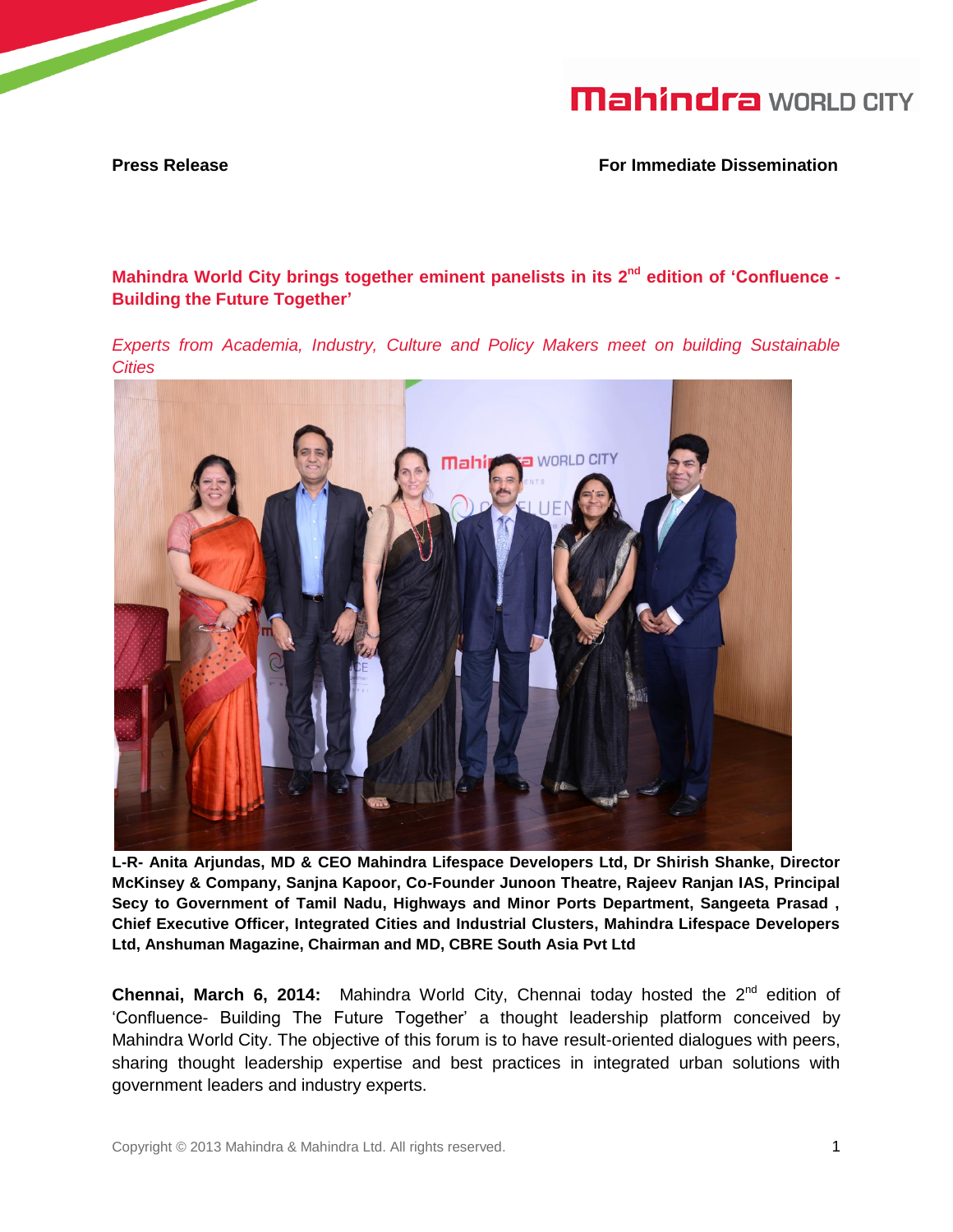The theme of Confluence this year is "**Sustainable Urbanisation – Opportunities & Challenges in India" with a focus on "Planned Urbanisation: Way Ahead for India**"

Commenting on this event, **Anita Arjundas, MD & CEO, Mahindra Lifespace Developers Ltd and Member of the Group Executive Board** said, "Cities are not just engines of economic growth but also hotbeds of innovation and creativity. Nurturing the soul of cities and creating environmental resilience are as important as building economic vibrancy. Forums like Confluence provide an opportunity for policy makers, planners, practitioners, and academia to come together and evolve sustainable frameworks for the future of our cities."

Today, the world calls for very evolved, mature and sustainable infrastructure creation and urbanisation. The concept of an evolved urbanisation lies in managing and seeking to improve environmental, social and governance performance, acting not only in the developer's interests, but also the interests of the stakeholders, and communities.

With this in mind, Confluence hosted two panel discussions including one on 'Sustainable and Inclusive Urban Development with a focus on improving existing cities'. Moderated by Dr. Shirish Sankhe, Director, McKinsey & Company. India, it featured a range of experts including Ms. Sanjna Kapoor, Co- Founder, Junoon Theatre; Mr. Rajeshwar Tripathi, Chief People Officer – AFS, Mahindra & Mahindra Ltd; Mr. Sanjay Shridhar, Strategy Head – Urban Development and Accessibility, EMBARQ India; Prof Ashok B Lall, Design Chair, Kamla Raheja Vidyanidhi Institute for Architecture and Environment, Mumbai and Raj Cherubal, Director Projects, Chennai City Connect.

**Ms Sangeeta Prasad**, **Chief Executive Officer, Integrated Cities and Industrial Clusters, Mahindra Lifespace Developers Ltd** said, 'We at Mahindra World City are striving to create urban centres which are anchored on industrial development, economic growth and job creation. The endeavour is to create global standard infrastructure to attract best in class corporates to invest in facilities within these spaces; and Residential and Social Infrastructure to catalyze a self-fulfilling ecosystem. We believe that Confluence will help us collectively gain strategic insights into leadership and governance and the latest thinking on urban livability and sustainability as well as influence a larger group of persons."

The discussion focused on the role of state governments in driving sustainable and inclusive urban development, while highlighting some of the measures underway in the current scenario. It also discussed the measures required to achieve this objective, and other sustainable urban technologies relevant to Indian cities across various parameters including housing, water supply, energy, and solid waste management. The panel also looked at softer aspects that make a city great including so called Life Elements that build the character of a city. These include social, retail and educational infrastructure and the private sectors role in enabling this change.

**Dr. Shirish Sankhe**, **Director, McKinsey & Company** who curated the event commented, ''The Indian urban population will grow rapidly in the next 20 years, from 30% to 40%. This mean an additional urban population of close to 250 million, equal to the size of the United States. We now need to shift our perception of urbanisation and look at it as an opportunity and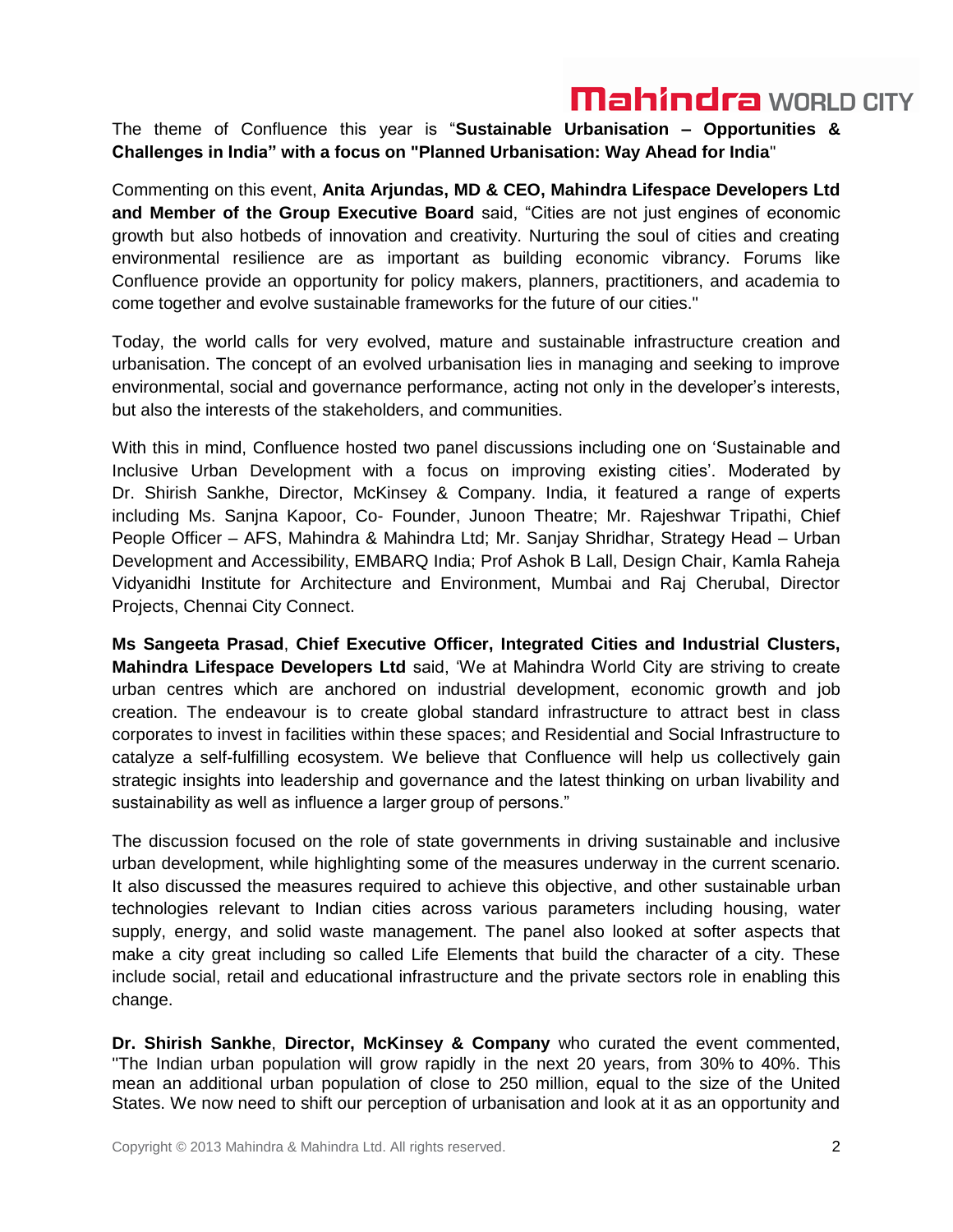not as a problem. To maximize this opportunity, we need to fix our macro-policies on how we govern, how we fund and how we plan our existing and new cities. Turning around our cities will be critical to India's future economic growth and social equity."

The second panel discussion looked at 'Sustainable and Inclusive Urban Development with a focus on developing New Integrated Cities: Opportunities and Challenges'. This discussion was moderated by Mr. Anshuman Magazine, Chairman & Managing Director, CBRE South Asia Pvt. Ltd. The participants for this panel included Mr. Rajeev Ranjan, IAS, Principal Secy., Govt. of Tamil Nadu- Highways and Minor Ports Dept. Mr. Arijit Sen, Country Managing Director, Parker Hannifin, India; Mr. Mathew Joseph, Member of Executive Management, HDFC Ltd; Dr. Leena Srivastava, Vice Chancellor, TERI University & Hony. Executive Director, TERI; Dr. Arbind Prasad, Managing Director, Invest India and Director General, FICCI.

Panelists highlighted the key challenges faced while planning the development of a new industrial city, the ways to maximize IRR from new city developments, the kind of ecosystem required to make such a city successful, what this success looks like, and the learnings from Mahindra's experiences with city development.

Other aspects included the role that technology providers play in the development of new industrial cities; and the challenges encountered while setting up operations in a new integrated city, compared to an existing city in terms of infrastructure, employee movement, safety, transport and livability.

The panel also looked at the institutional and policy levers required to streamline the development of such a city within a time bound manner; the states that have been able to do this successfully and what can they do better, along with insights based on Mahindra's experience in this regard.

**Anshuman Magazine, Chairman & MD, CBRE South Asia Pvt. Ltd** says, "Sustainable and inclusive urban development is of particular importance for India at this juncture of its economic growth. With the urban infrastructure of our major metropolitan cities bursting at their seams owing to increasing urban migratory patterns and a growing population, the development of new integrated cities has become the need of the hour. Such planned design and development of new urban landscapes should not only address present needs, but should be capable of accommodating future requirements as well. 'Planning' being the keyword in this context, there is a rising requirement for the integration of economic, social and environmental approaches towards development."

The discussions concluded on the topic of whether great infrastructure makes a new integrated city 'great', the challenges involved in enriching the Life aspect of a new urban center, engineering engagement opportunities and socially inclusive hangouts which are paramount to building up the Life aspect of a new city, and its importance in enhancing the quality of life, growth and prosperity.

### **About Mahindra Lifespaces**